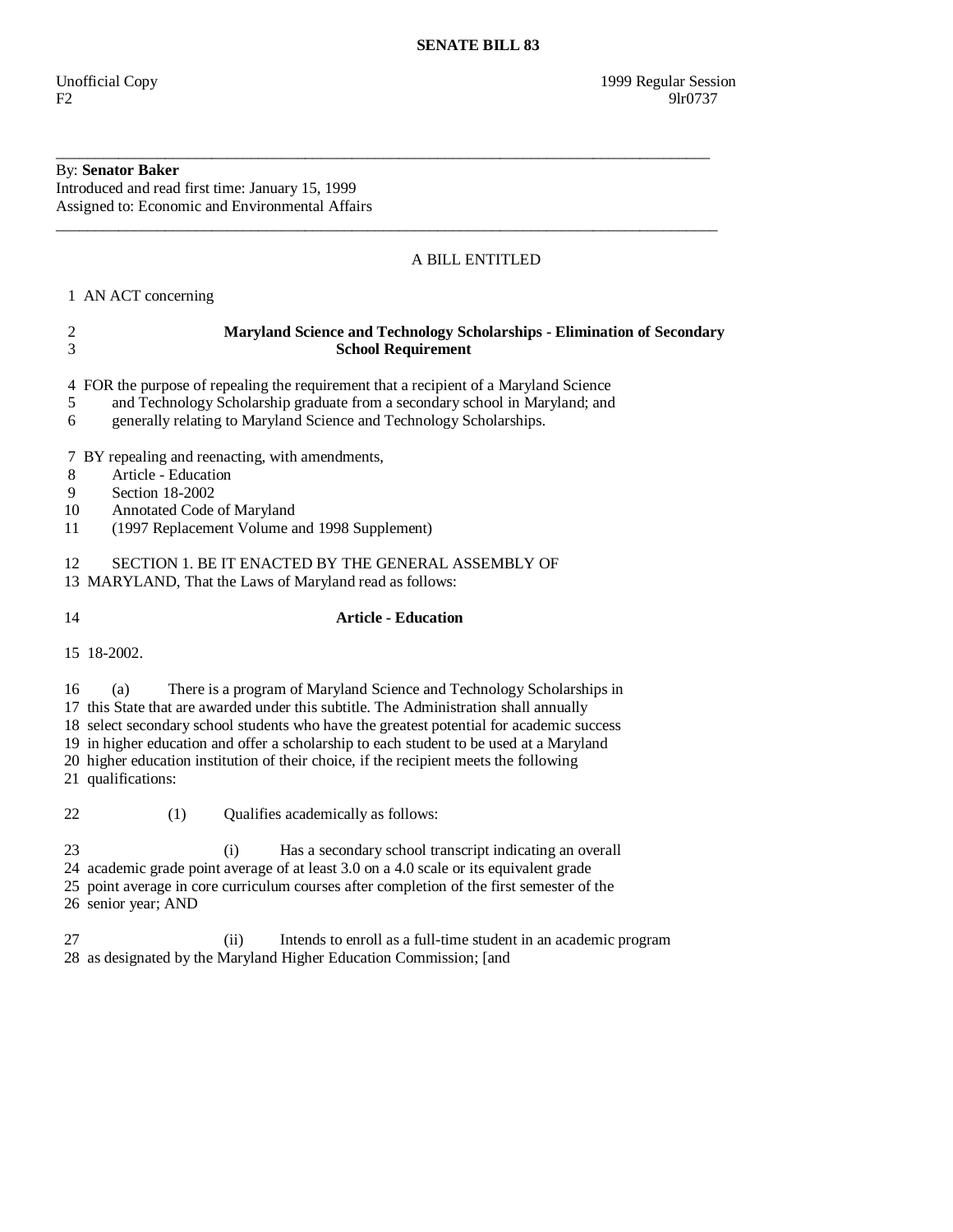| 2              | <b>SENATE BILL 83</b>                                        |                                                                                                                                                                                                                                                |                                                                                                                                                                                                                                                                                                                                   |  |  |
|----------------|--------------------------------------------------------------|------------------------------------------------------------------------------------------------------------------------------------------------------------------------------------------------------------------------------------------------|-----------------------------------------------------------------------------------------------------------------------------------------------------------------------------------------------------------------------------------------------------------------------------------------------------------------------------------|--|--|
| 1              |                                                              | (iii)                                                                                                                                                                                                                                          | Has graduated from a secondary school in Maryland;]                                                                                                                                                                                                                                                                               |  |  |
| $\overline{c}$ | (2)                                                          |                                                                                                                                                                                                                                                | Is a Maryland resident;                                                                                                                                                                                                                                                                                                           |  |  |
| 3              | (3)<br>4 Maryland higher education institution in the State; |                                                                                                                                                                                                                                                | Is accepted for admission in a regular undergraduate program at a                                                                                                                                                                                                                                                                 |  |  |
| 5<br>7         | (4)                                                          | Begins attending an eligible Maryland higher education institution<br>6 within 2 years of completing high school or, failing to do so, provides evidence<br>satisfactory to the State Scholarship Administration of extenuating circumstances; |                                                                                                                                                                                                                                                                                                                                   |  |  |
| 8              | (5)                                                          |                                                                                                                                                                                                                                                | Agrees to the conditions provided in subsection (c) of this section; and                                                                                                                                                                                                                                                          |  |  |
| 9              | (6)<br>10 additional criteria the Commission may establish.  |                                                                                                                                                                                                                                                | Accepts any other conditions attached to the award and satisfies any                                                                                                                                                                                                                                                              |  |  |
| 11             | (b)<br>(1)<br>13 4-year eligible institution.                |                                                                                                                                                                                                                                                | The annual scholarship award shall be in the amount of $$1,000$ for a<br>12 student enrolled at a 2-year eligible institution or \$3,000 for a student enrolled at a                                                                                                                                                              |  |  |
| 14             | (2)                                                          |                                                                                                                                                                                                                                                | If accepted by the eligible student, each award may be renewed on an<br>15 annual basis for a maximum of 3 years after the original award if the recipient:                                                                                                                                                                       |  |  |
| 16             |                                                              | (i)                                                                                                                                                                                                                                            | Remains a resident of the State;                                                                                                                                                                                                                                                                                                  |  |  |
| 17             |                                                              | (ii)                                                                                                                                                                                                                                           | Attends a Maryland higher education institution in the State;                                                                                                                                                                                                                                                                     |  |  |
| 18             | 20 the Administration;                                       | (iii)                                                                                                                                                                                                                                          | Is enrolled as a full-time undergraduate student and takes at<br>19 least 12 semester hours of courses each semester or its equivalent as determined by                                                                                                                                                                           |  |  |
| 21             | 23 extenuating circumstances;                                | (iv)                                                                                                                                                                                                                                           | Maintains a 3.0 grade point average on an academic year basis<br>22 or, failing to do so, provides evidence satisfactory to the Administration, of extreme                                                                                                                                                                        |  |  |
| 24             | 25 by the institution; and                                   | (v)                                                                                                                                                                                                                                            | Is making satisfactory progress toward a degree as determined                                                                                                                                                                                                                                                                     |  |  |
| 26             |                                                              | (vi)                                                                                                                                                                                                                                           | Maintains the standards of the institution.                                                                                                                                                                                                                                                                                       |  |  |
| 27             | (3)<br>31 the institution, requires 5 years to complete.     |                                                                                                                                                                                                                                                | Subject to the provisions of paragraph (2) of this subsection, each<br>28 recipient of a Maryland Science and Technology Scholarship who is enrolled in a<br>29 baccalaureate degree program may renew the annual award four times if the<br>30 recipient is enrolled in an undergraduate academic program that, as determined by |  |  |
| 32             | (4)                                                          |                                                                                                                                                                                                                                                | Subject to the provisions of paragraph (2) of this subsection, each<br>33 award may be renewed on an annual basis for a maximum of 2 years for students                                                                                                                                                                           |  |  |

34 enrolled in an associate degree program.